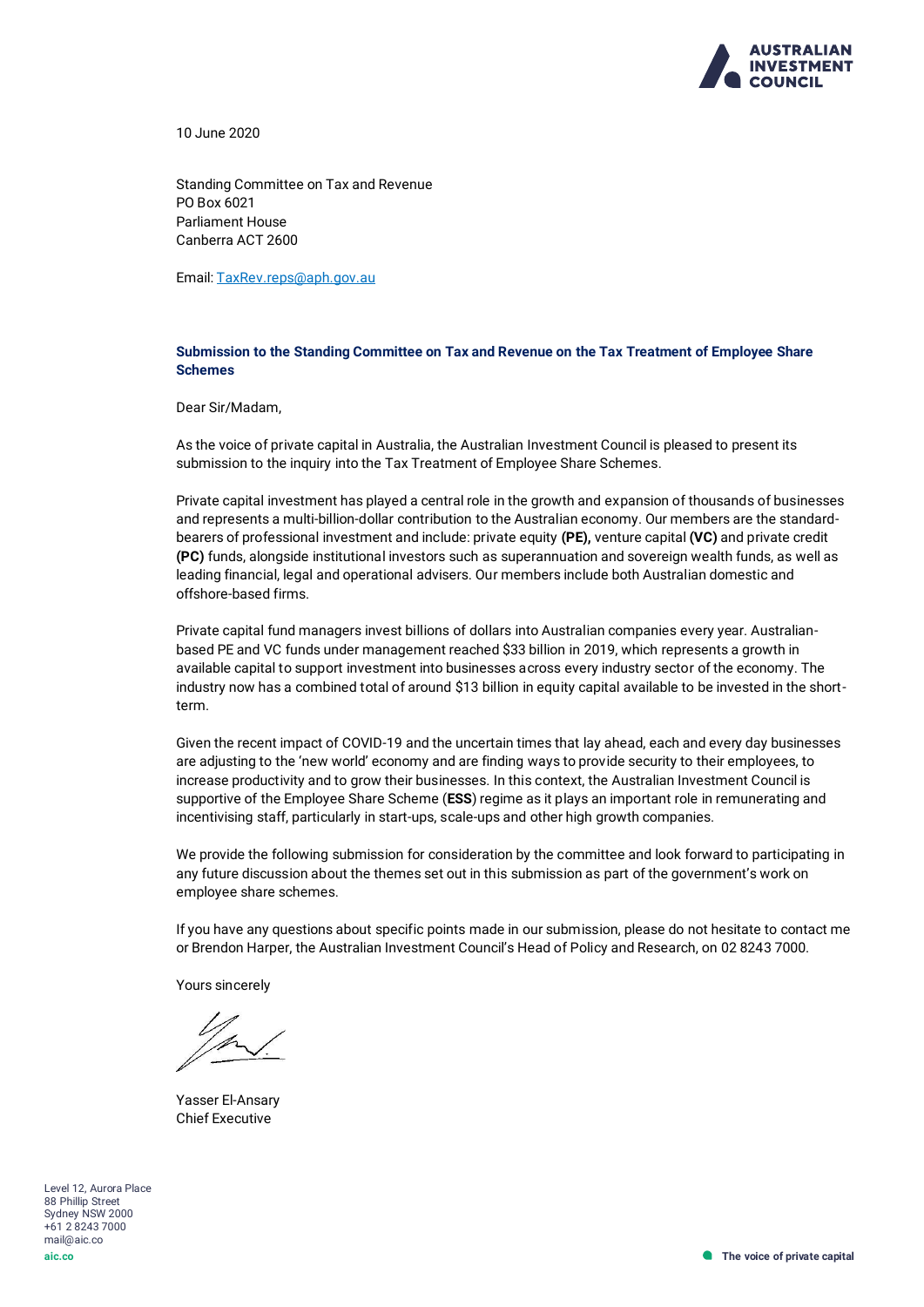### **Introduction**

ESS play an important role in remunerating and incentivising staff, particularly in start-ups, scale-ups and other high growth companies. ESS can be an important component of staff remuneration for these companies due to often having limited resources, despite the potential to grow into large and sustainable businesses. While reforms in this area over recent years have significantly improved the ESS regime, the Council believes there are still opportunities to further enhance how these schemes operate and how companies are able to remunerate their staff.

We provide the following feedback to the committee in response to the specific items in the inquiry's Terms of Reference. The comments below echo those provided by the Australian Investment Council in our 30 April 2019 submission on ESS, which is available on ou[r website.](https://www.aic.co/common/Uploaded%20files/Submissions/Australian%20Investment%20Council%20submission%20-%20ESS%20consultation%20FINAL.pdf)

# **1 How effective the changes in 2015 have been in their goal of bolstering entrepreneurship in Australia and supporting start-up companies.**

The experience of our members anecdotally is that the 2015 changes have improved the ability for businesses to align employees and employers' incentives, particularly for start-ups, scale-ups and other high growth companies.

There has been a widespread adoption of employee option plans for the companies as:

- 1) Cash flows are often limited and directed to growth, development and innovation;
- 2) The tax treatment of options for employees is considered to be favourable and attractive;
- 3) The provision of open source documents, simplification of qualifying rules and the safe harbour valuation methodologies have driven down the cost for companies to establish option plans and make grants to employees.

However, there are several anomalies in the tax provisions that could be improved. For example, the prospectus provisions in Corporations Law could be reformed to enable companies in the growth stage to make option grants when employee numbers are growing rapidly.

# **2 The costs and benefits of these concessional taxation treatments, and deferred taxing points for options, to the broader community.**

As noted above, for companies in the start-up phase, the costs of accessing these provisions and making grants has been simplified. It is too early to accurately assess all of the benefits that have arisen from the 2015 changes as there have been a limited number of exits where employees were granted options which qualified for the start-up concessional tax treatment.

However, there are significant costs and complexities involved in implementing option grants for companies that do not qualify for the start-up concessions, or for founders who are not able to access the start-up concessions because they hold more than 10%.

## **3 Whether the current tax treatment of ESS remains relevant to start-up companies and whether any changes are appropriate to ensure the taxation treatment remains relevant.**

As stated above, ESS continue to play an important role for start-ups, scale-ups and other high growth companies. To further increase the support of the program to Australian businesses, we provide the following recommendations for the committee's consideration.

### **3.1 The 10-year incorporation requirement**

Under current rules, a company must have been incorporated for less than 10 years (before the end of the most recent income year) before the ESS interest is acquired to be eligible. Our members have seen a number of companies failing this requirement because a founder has used a corporate entity from an earlier venture, and subsequently started up a new business through that entity (a common occurrence often known as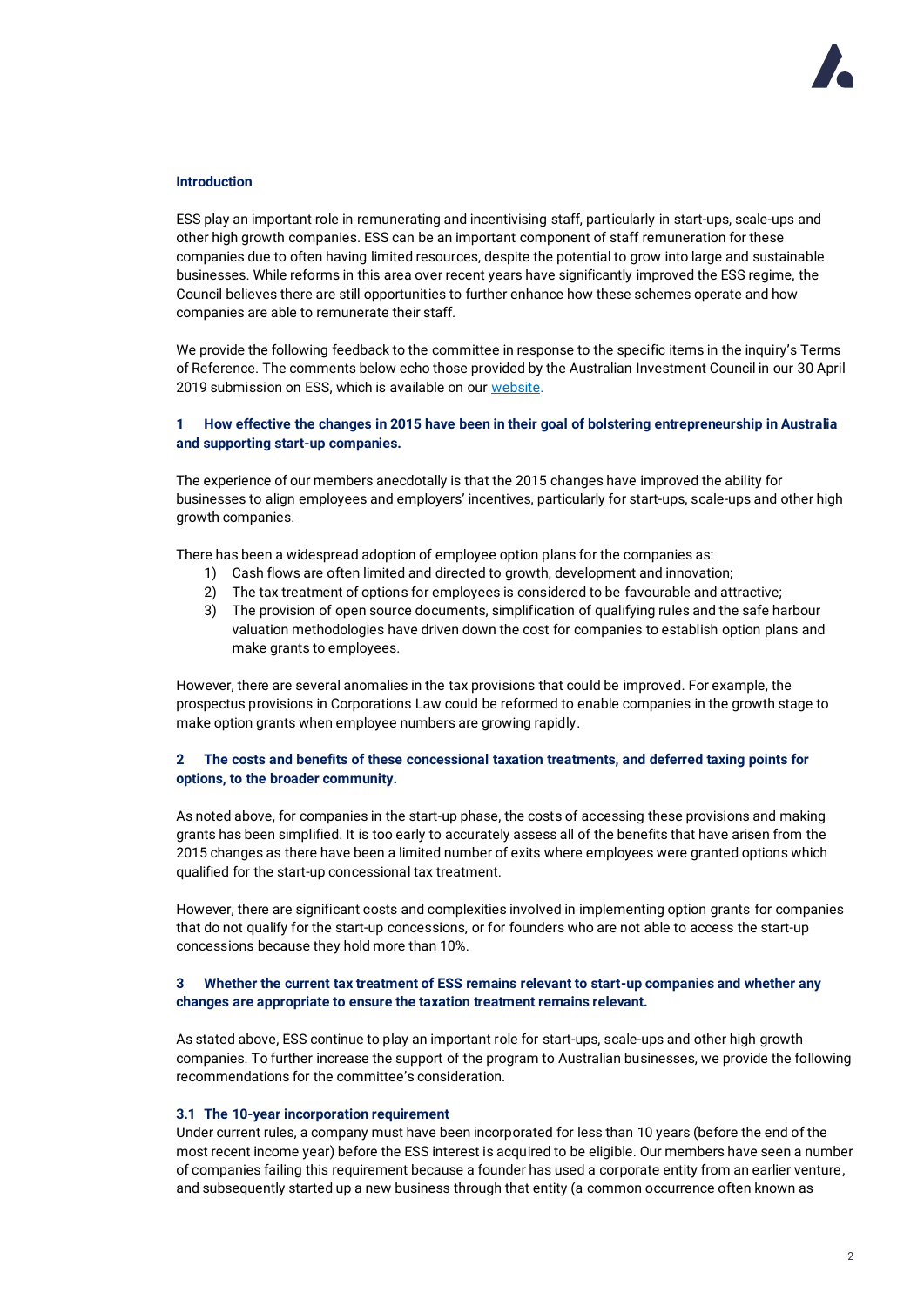

'pivoting') which has then grown successfully. As a result, at the point of success the entity may be more than 10 years old but ineligible for start-up concessions. It is the Council's view that this unfairly penalises employees who would otherwise have been able to access an ESS. We therefore recommend that the 10-year incorporation requirement is removed to better accommodate the evolution of many start-ups as businesses that had limited success in earlier ventures but have grown and succeeded later on.

## **Recommendation 1**: *Align ESS with industry practice*

The Australian Investment council recommends the removal of the 10-year incorporation requirement to better align the ESS regime to industry practice.

### **3.2 The no more than 10% requirement**

Another eligibility provision is that the employee must not hold a beneficial interest or voting power of more than 10% in the entity immediately after acquiring the ESS interest. The Council believes that there should be a mechanism to grant founders (who typically hold large stakes in start-ups), or other senior executives, access to additional equity without creating an immediate tax liability. This need arises as founders take on different roles within a start-up as it grows – particularly where one co-founder leaves and the remaining founder(s) have to perform additional duties for which cash compensation may not be available. Removing the 'no more than 10%' requirement would address that issue and incentivise founders of start-ups to use their skills, knowledge and experience to help build and grow the businesses that they have established.

#### **Recommendation 2:** *More flexibility with ownership structures*

The Australian Investment council recommends the 'no more than 10%' ownership requirement be reviewed to provide greater flexibility, particularly to founders as companies grow.

### **3.3 The 3-year sale restriction**

An employee is currently not permitted to dispose of the ESS interest for a period of 3-years starting from when the ESS interest was acquired (although there are limited exceptions to this rule). We believe that this requirement is unnecessary. One of the primary benefits for an employee to gain access to the start-up concessions is that they are taxed on capital account and can access the capital gains tax discount. They can only access the benefit if they were granted their options at least 12 months prior to any disposal.

However, the 3-year sale restriction may become an issue if the company is a target for acquisition by other investors or corporations during that time. It may also serve to discourage investors (both local and overseas), such as VC funds, from providing capital to a start-up as these investors generally want to ensure that there is a 'clean path', especially from a tax and regulatory perspective, to enter or exit their investment if required. We therefore recommend that the 3-year sale restriction be removed.

#### **Recommendation 3:** *Remove 3-year sale restriction*

The Australian Investment Council recommends the removal of the 3-year sale restriction to reduce barriers to investment into start-ups, scale-ups and other high growth companies.

### **3.4 Safe harbour valuation: net asset valuation methodology**

There are several technical aspects of the net asset valuation methodology which we feel could be optimised. These include:

- 1) The calculation is undertaken on the basis of the issuing company's standalone accounts, rather than on a consolidated basis. If intellectual property is held in a wholly owned subsidiary, the value of the intellectual property is reflected in the holding company's accounts as investment in a subsidiary, which is a tangible asset for accounting purposes. However, if the intellectual property is held by the holding company directly then the intangible assets are effectively ignored. It seems anomalous that there should be a different outcome under the safe harbour valuation depending on which entity in a wholly owned group holds the intangible asset.
- 2) Start-up companies often raise funds via either a convertible note or a Simple Agreement for Future Equity **(SAFE).** While the safe harbour methodology backs out debt (such as funds raised via a